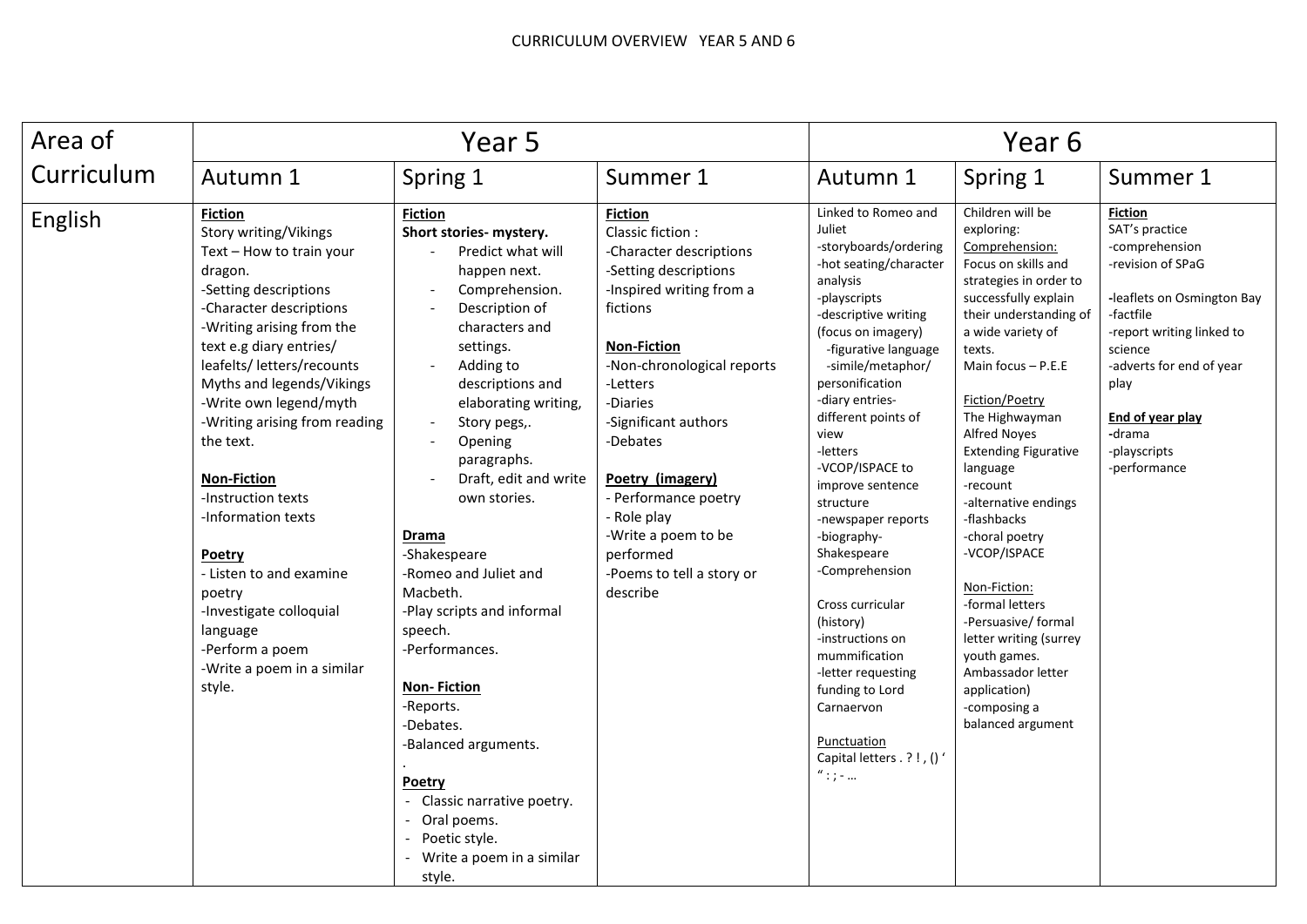| Grammar | See separate planning document for coverage over the year. | See separate planning document for coverage<br>over the year. |
|---------|------------------------------------------------------------|---------------------------------------------------------------|
|         |                                                            |                                                               |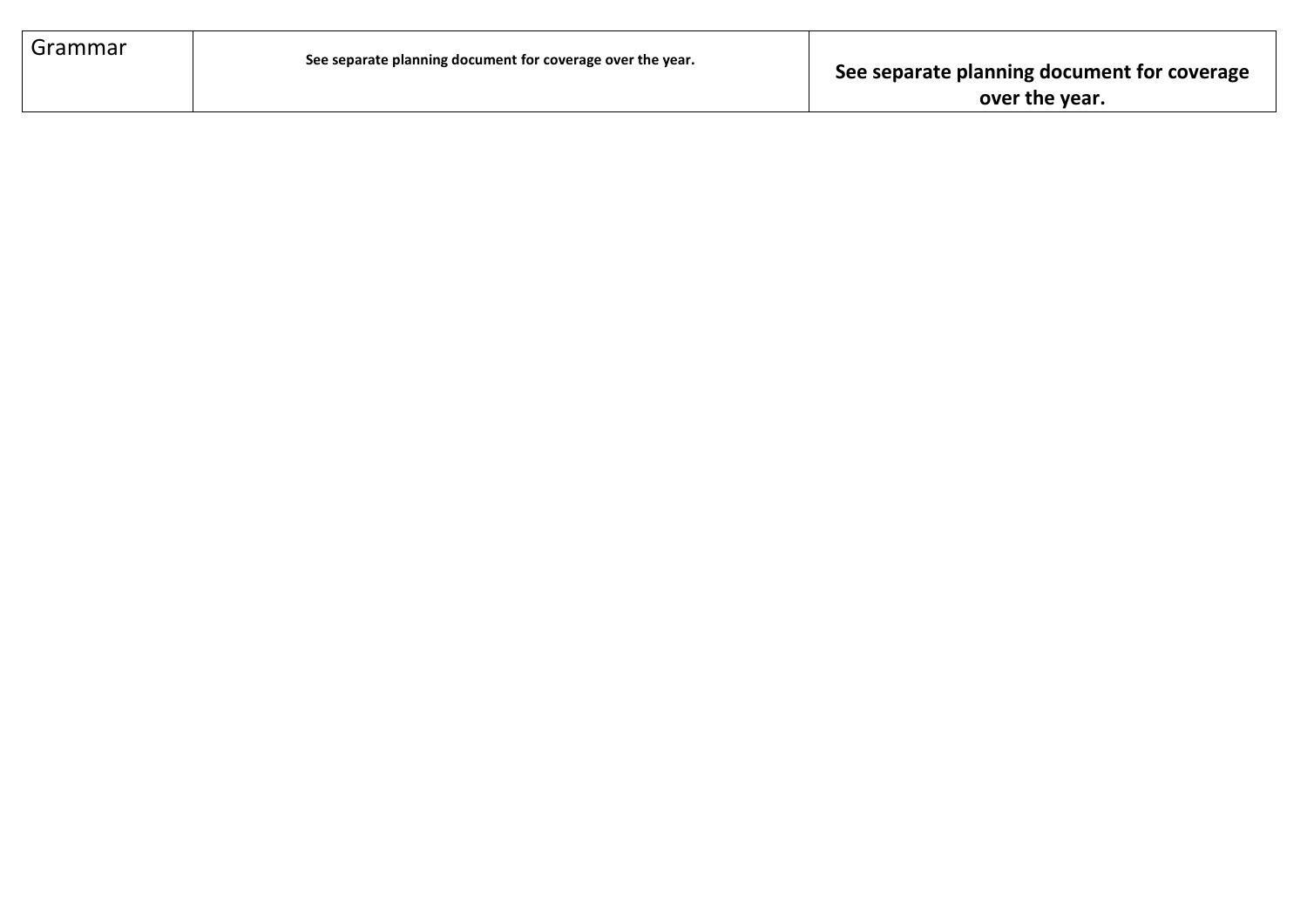| <b>Mathematics</b>  | Improve their instant recall                             | Division                                  | Angles                                 | Number - place              | Number - decimals          | <b>Revision</b>                                                 |
|---------------------|----------------------------------------------------------|-------------------------------------------|----------------------------------------|-----------------------------|----------------------------|-----------------------------------------------------------------|
|                     | (mental maths)                                           | Written and mental methods                | 2D shapes                              | value within<br>10,000,000  |                            | <b>Ordering and comparing</b><br>numbers                        |
|                     | Place value                                              | for the four operations                   |                                        |                             | Number - percentages       | <b>Place value</b>                                              |
|                     |                                                          |                                           | 3D shapes                              | Number - four<br>operations |                            | <b>Multiples and factors</b><br><b>Reading and using scales</b> |
|                     | Classifying numbers                                      | Fractions                                 |                                        |                             | Number - Algebra           | <b>Reading and comparing</b>                                    |
|                     | Ordering and comparing                                   | Decimals                                  | Position and direction                 | fractions                   |                            | times<br><b>Timetables</b>                                      |
|                     | numbers                                                  |                                           | Data                                   | Geometry - position         | Measurement-               |                                                                 |
|                     |                                                          | Percentages                               |                                        | and direction               | Converting units           | <b>Addition and subtraction</b>                                 |
|                     | Rounding                                                 |                                           | Time                                   | Speedy maths                |                            | <b>Shape</b>                                                    |
|                     | Roman Numerals                                           | Word problems                             |                                        |                             | Measurement-               | <b>Data handling</b>                                            |
|                     |                                                          |                                           |                                        |                             | Perimeter, Area,<br>Volume | <b>Multiplication and division</b>                              |
|                     | Negative numbers                                         |                                           |                                        |                             |                            | <b>SATs WEEK</b>                                                |
|                     | Addition and subtraction                                 |                                           |                                        |                             | Number - Ratio             | <b>Geometry - Properties of</b>                                 |
|                     | Multiples and factors                                    |                                           |                                        |                             | Speedy maths               | shape                                                           |
|                     |                                                          |                                           |                                        |                             |                            | <b>Problem solving</b>                                          |
|                     | Square numbers and prime<br>numbers                      |                                           |                                        |                             |                            | <b>Statistics</b>                                               |
|                     | Multiplication                                           |                                           |                                        |                             |                            | Investigations                                                  |
|                     | Written and mental methods<br>for the four operations    |                                           |                                        |                             |                            | <b>Stories and games</b>                                        |
|                     |                                                          |                                           |                                        |                             |                            | <b>History of maths</b>                                         |
| <b>Rapid Recall</b> |                                                          |                                           |                                        |                             |                            | <b>Maths in art and nature</b>                                  |
| Facts               |                                                          |                                           |                                        |                             |                            | <b>Speedy maths</b>                                             |
|                     | -I know decimal number                                   | -I can recall metric                      | -I can recall square numbers           |                             |                            |                                                                 |
|                     | bonds to 1 and 10.                                       | conversions                               | up to $12^2$ and their square          |                             |                            |                                                                 |
|                     | -I know the multiplication<br>and division facts for all | -I can identify prime<br>numbers up to 20 | roots<br>-I can find factor pairs of a |                             |                            |                                                                 |
|                     | times tables up to 12x12                                 |                                           | number                                 |                             |                            |                                                                 |
|                     |                                                          |                                           |                                        |                             |                            |                                                                 |
|                     |                                                          |                                           |                                        |                             |                            |                                                                 |
|                     |                                                          |                                           |                                        |                             |                            |                                                                 |
|                     |                                                          |                                           |                                        |                             |                            |                                                                 |
|                     |                                                          |                                           |                                        |                             |                            |                                                                 |
|                     |                                                          |                                           |                                        |                             |                            |                                                                 |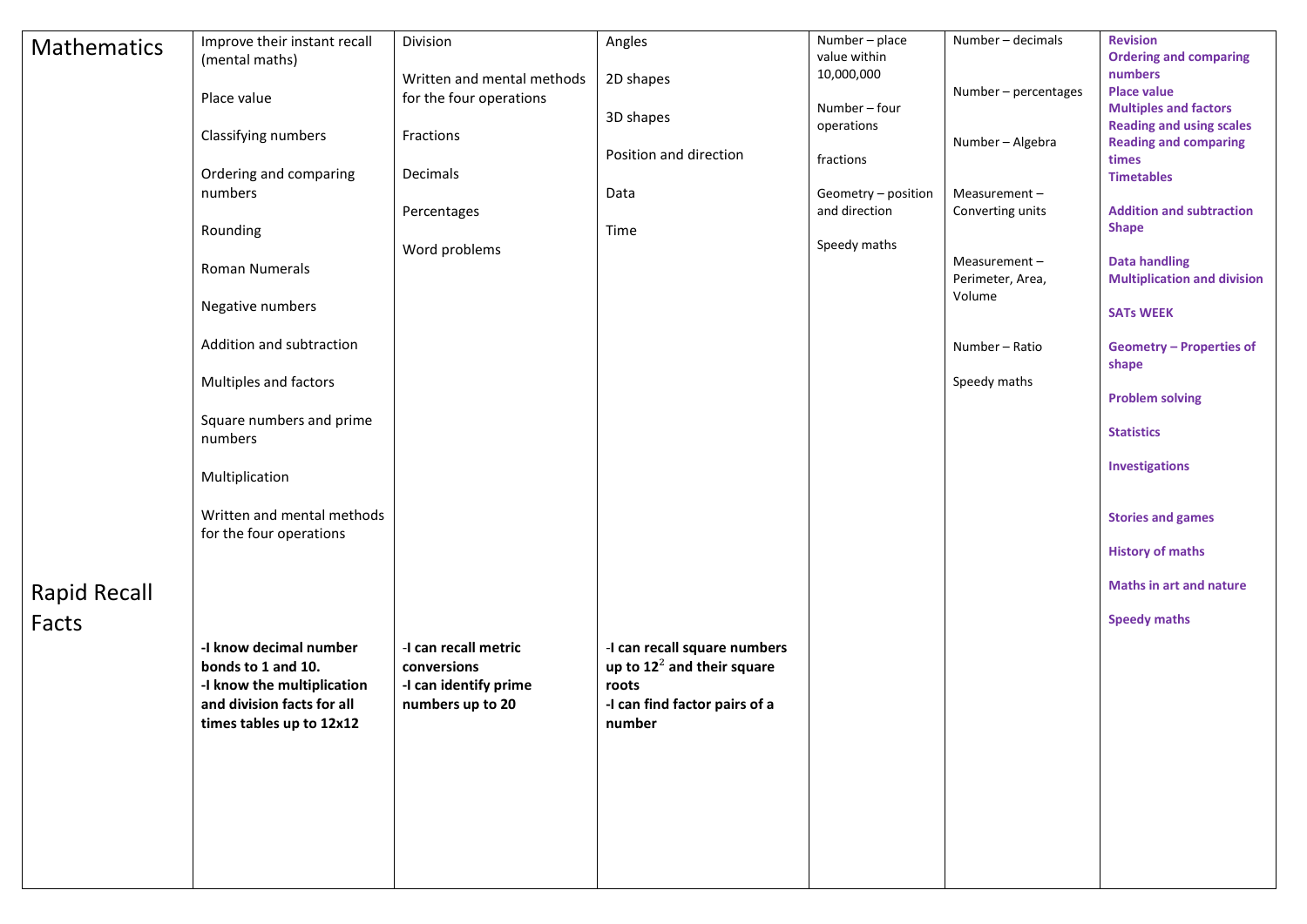| Science                  | Earth and space.<br>-movement of earth<br>-movement of moon<br>-Sun, Moon, Earth-spherical<br>-Earth's rotation<br>-day and night<br>-apparent movement of sun<br><b>Forces</b><br>-gravity<br>-air resistance<br>-water resistance<br>-friction<br>-mechanisms, e.g levers,<br>pulleys, gears<br>Data logging (link to<br>computing) | Properties and changes of<br>materials.<br>-grouping<br>-dissolving<br>-separating<br>-uses of materials<br>-reversible/irreversible | Living things and their<br>habitats.<br>-life cycles of mammal,<br>amphibian, insect, bird<br>-life process of reproduction in<br>plants and animals<br>Animals including humans.<br>-changes as humans develop<br>to old age. | Light.<br>-travels in straight<br>lines<br>-objects are seen<br>because of<br>reflection of light<br>into the eye<br>-how do we see?<br>-shadows<br>Electricity.<br>-more voltage<br>means brighter bulb,<br>louder volume<br>-how components<br>function<br>-use symbols to<br>draw circuit<br>diagrams | Living things and their<br>habitats.<br>-group living things,<br>including :micro-<br>organisms, plants,<br>animals<br>-classification using keys<br><b>Animals including</b><br>humans.<br>-name main parts of<br>human circulatory<br>system<br>-function of heart,<br>blood vessels, blood<br>-impact of diet,<br>exercise, drugs and<br>lifestyle<br>-transportation of<br>nutrients and water<br>within animals,<br>including humans | <b>Evolution and inheritance.</b><br>-living things have changed<br>over time<br>-fossils for information<br>-living things produce<br>offspring of same kind<br>-adaptation of animals and<br>plants to their environment |
|--------------------------|---------------------------------------------------------------------------------------------------------------------------------------------------------------------------------------------------------------------------------------------------------------------------------------------------------------------------------------|--------------------------------------------------------------------------------------------------------------------------------------|--------------------------------------------------------------------------------------------------------------------------------------------------------------------------------------------------------------------------------|----------------------------------------------------------------------------------------------------------------------------------------------------------------------------------------------------------------------------------------------------------------------------------------------------------|-------------------------------------------------------------------------------------------------------------------------------------------------------------------------------------------------------------------------------------------------------------------------------------------------------------------------------------------------------------------------------------------------------------------------------------------|----------------------------------------------------------------------------------------------------------------------------------------------------------------------------------------------------------------------------|
| Art and Design           | -Viking inspired art--<br>Christmas cards<br>-Explore the work of artist<br>Van Gogh.<br>-Use mixed media: pastels,<br>paints and pencils.                                                                                                                                                                                            | -Self portraits<br>-Grid scale drawings<br>-Scale drawings<br>-Artist study<br>-Maths in Art                                         | -Mayan art inspiration<br>-3D modelling<br>-Artist study<br>-Scripture                                                                                                                                                         | Focus on historical<br>artefacts:<br>Egyptian images<br>Art-skills<br>Fine observational<br>detail<br>Colour appreciation<br>Using mixed media -<br>paint, collage, ink<br>Pattern work<br>Replica/scale<br>drawing<br>enlargement                                                                       | Art<br>Roy Lichstenstein - Pop<br>Art<br>grid method<br>Replica/scale drawing<br>enlargement<br>Explore texture of<br>paint/suitable<br>equipment for purpose<br>Use of sketch books                                                                                                                                                                                                                                                      | Gustav Klimt-<br>properties of<br>colour and design<br>Prop making for end of<br>year production                                                                                                                           |
| Design and<br>Technology | Viking inspired<br>-Longship to move in water<br>-Shields                                                                                                                                                                                                                                                                             | See above                                                                                                                            | See above                                                                                                                                                                                                                      | DT.<br>Make a steady hand<br>game                                                                                                                                                                                                                                                                        |                                                                                                                                                                                                                                                                                                                                                                                                                                           | See above                                                                                                                                                                                                                  |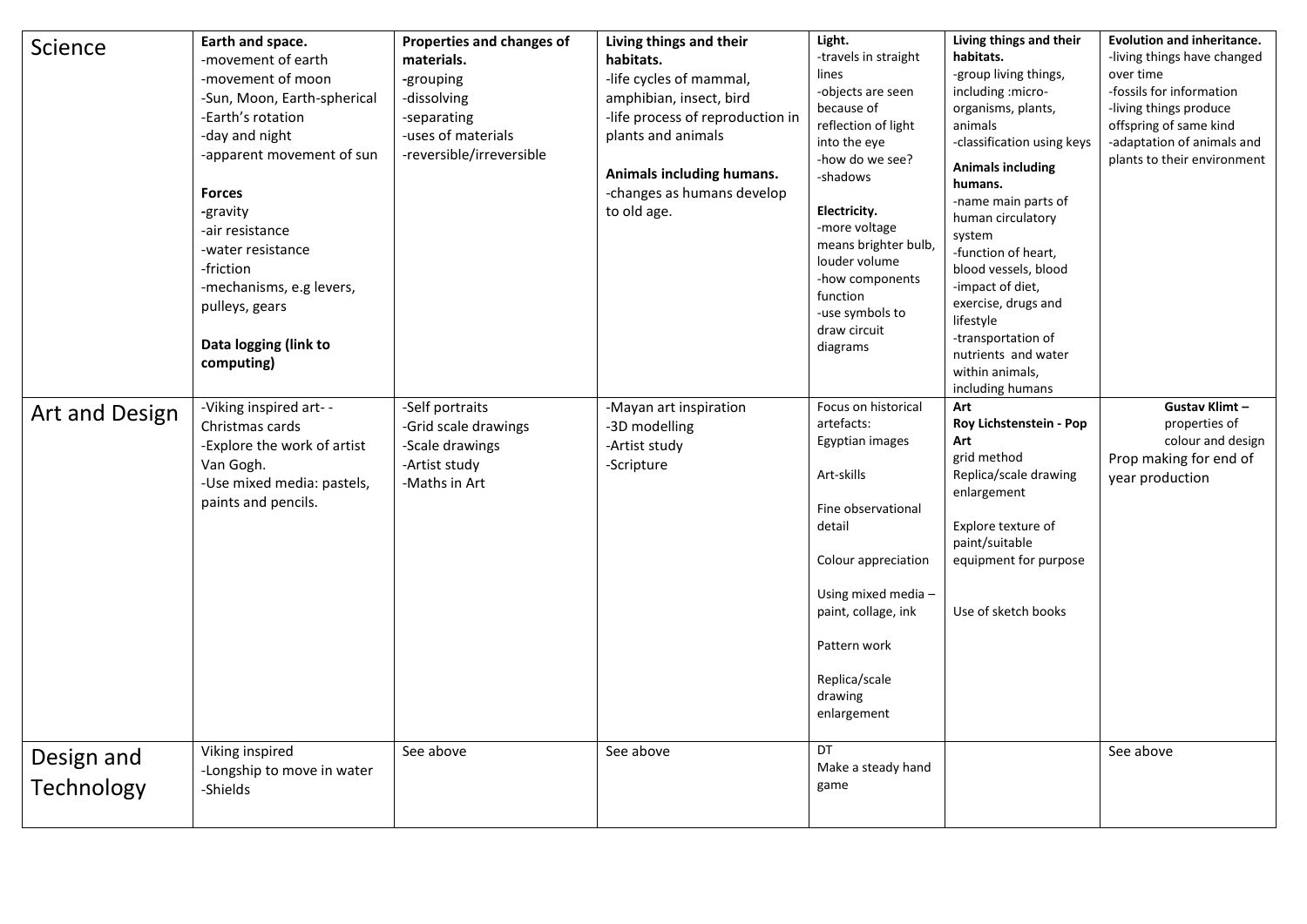| Geography |                                                                                                                                                                                                                                           | <b>Locational knowledge</b><br>--Location of South America<br>using maps<br>-environmental regions<br>-physical and human<br>characteristics<br>-countries and major cities<br><b>Skills and fieldwork</b><br>-use maps/atlases<br>-4 fig grid references<br>-symbols and keys using OS<br>maps<br>-fieldwork of local area and<br>land use | Place knowledge<br>-BRAZIL<br>-understand similarities and<br>differences by looking at<br>human and physical features<br>of Brazil<br>Human and physical<br>geography<br>- climate zones, biomes<br>-Amazon rainforest -<br>vegetation belt                                    |                                                                                                                                                                                                                                                  | <b>Skills and fieldwork</b><br>-use maps/atlases<br>-6 fig grid references<br>-symbols and keys using<br>OS maps<br>-fieldwork - traffic<br>survey of local area                                                                                                             | <b>Locational knowledge</b><br>-Location of North America<br>using maps<br>-environmental regions<br>-physical and human<br>characteristics<br>-countries and major cities<br>Place knowledge<br>-study of region in North<br>America<br>-understand similarities and<br>differences by looking at<br>human and physical<br>features<br><b>Human and physical</b><br>geography<br>-mountains |
|-----------|-------------------------------------------------------------------------------------------------------------------------------------------------------------------------------------------------------------------------------------------|---------------------------------------------------------------------------------------------------------------------------------------------------------------------------------------------------------------------------------------------------------------------------------------------------------------------------------------------|---------------------------------------------------------------------------------------------------------------------------------------------------------------------------------------------------------------------------------------------------------------------------------|--------------------------------------------------------------------------------------------------------------------------------------------------------------------------------------------------------------------------------------------------|------------------------------------------------------------------------------------------------------------------------------------------------------------------------------------------------------------------------------------------------------------------------------|----------------------------------------------------------------------------------------------------------------------------------------------------------------------------------------------------------------------------------------------------------------------------------------------------------------------------------------------------------------------------------------------|
| Computing | Coding<br>Online research and E-<br>Safety                                                                                                                                                                                                | <b>Communication and</b><br>collaboration-Internet<br>research<br>E-safety<br><b>Databases</b><br>Programming                                                                                                                                                                                                                               | <b>Purple Mash- Making games</b><br>3D modelling                                                                                                                                                                                                                                | Purple mash<br>Unit 6.1 Coding<br>Unit 6.2 Online<br>safety                                                                                                                                                                                      | Unit 6.3 spreadsheets<br>Unit 6.4 Blogging<br>Unit 6.5 Text<br>adventures                                                                                                                                                                                                    | Unit 6.6 networks<br>Unit 6.7 Quizzing                                                                                                                                                                                                                                                                                                                                                       |
| History   | <b>Vikings</b><br>-Where did they come from?<br>-Viking raids and invasion<br>-Alfred the Great<br>-Athelstan<br>-more Viking invasions and<br>Danegeld<br>-Anglo Saxon laws and<br>justice<br>-Edward the Confessor and<br>death in 1066 |                                                                                                                                                                                                                                                                                                                                             | <b>Non-European society</b><br><b>MAYAN</b><br>-discover facts about the<br>Mayan civilisation<br>-daily life<br>-Mayan inventions and their<br>impact on our lives today<br>-Mayan religion<br>-why gods were important?<br>-identify important Mayan<br>places<br>-Mayan food | <b>Ancient Egypt</b><br>Locate Egypt on a<br>world map<br>The importance of<br>the river Nile<br>Pharoahs and<br>pyramids<br>Mummification<br>Tutankahmun and<br>tomb discovery<br>Ancient Egyptian<br>Gods<br>Everyday life in<br>Ancient Egypt | <b>Crime and Punishment</b><br>-changes through the<br>ages<br>-Roman C and P<br>-Anglo Saxon C and P<br>-nasty Norman C and P<br>-murderous middle ages<br>-Robin Hood<br>-rebels and protestors<br>Review learning<br>-tudor punishments<br>-origins of UK police<br>force |                                                                                                                                                                                                                                                                                                                                                                                              |
| French    | -Greetings<br>-All about me<br>-Numbers<br>-Name and age<br>-Family                                                                                                                                                                       | -Days<br>-Months<br>-Activities<br>-Pets<br>-Food                                                                                                                                                                                                                                                                                           | -Weather<br>-Likes and dislikes<br>-Sports<br>-The beach                                                                                                                                                                                                                        | French week-<br>consolidation of<br>year 5                                                                                                                                                                                                       | -my family<br>-sports and pastimes<br>-food<br>-classroom                                                                                                                                                                                                                    | -weather<br>-months of the year<br>-human body                                                                                                                                                                                                                                                                                                                                               |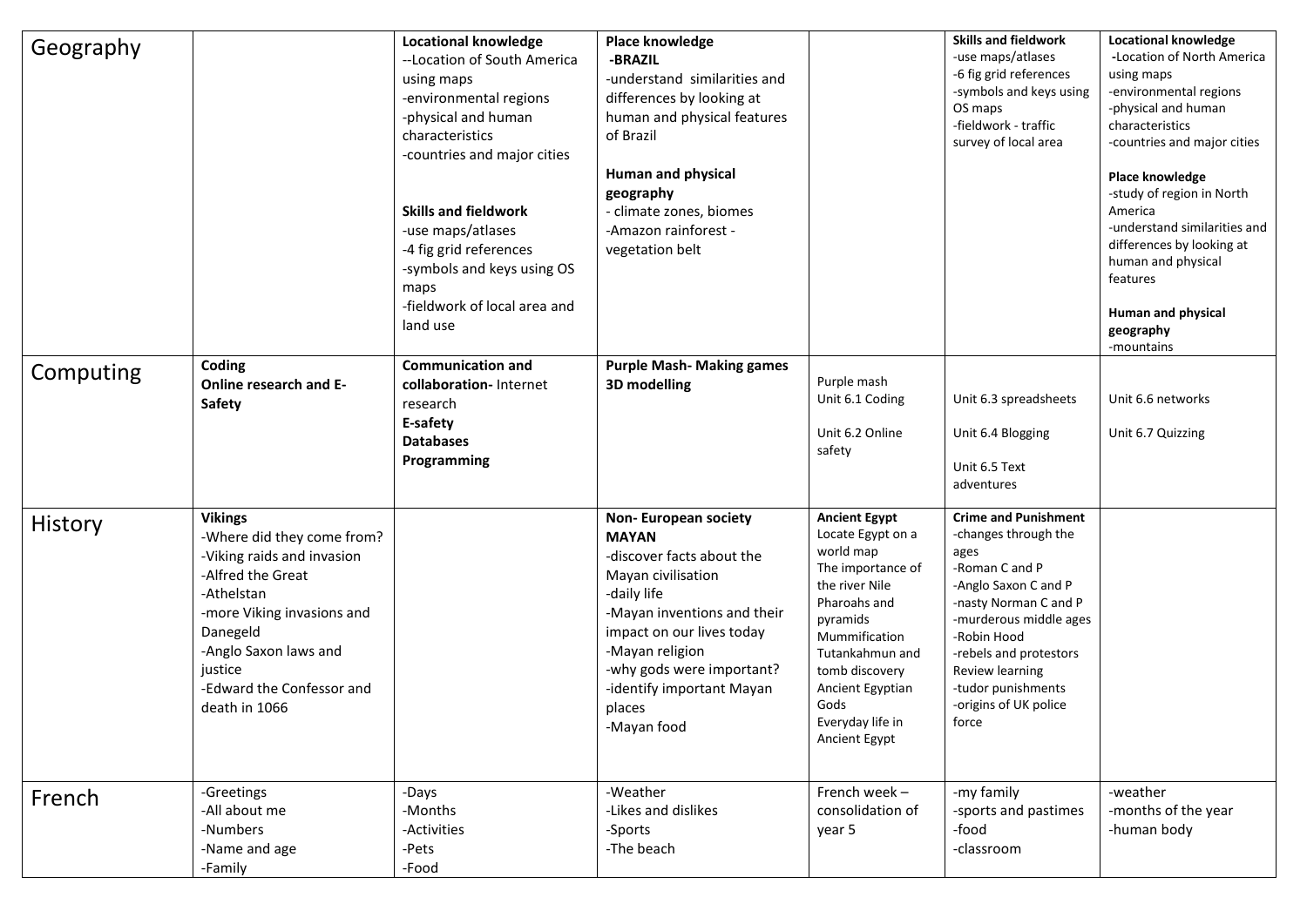| -Actions<br>-Body parts<br>-Colours<br>-Celebrations<br><b>BBC 10 pieces-</b> Mason Bates | -Emotions<br>-Travel<br><b>BBC 10 pieces-Kerry</b><br>Andrews/ Benjamin Britten        | <b>BBC 10 pieces-Edvard</b><br>Grieg/Tchaikovsky | BBC 10 pieces-the<br>nutcracker/<br>Tchaikovsky                                                                                                                                                                                                                 | BBC 10 pieces -<br><b>Finlandia Jean Sibelius</b><br><b>Advent service KS2</b>                                                                                                                                                                                                                                         | <b>School production</b>                                                                                                                                                                                                                                                           |
|-------------------------------------------------------------------------------------------|----------------------------------------------------------------------------------------|--------------------------------------------------|-----------------------------------------------------------------------------------------------------------------------------------------------------------------------------------------------------------------------------------------------------------------|------------------------------------------------------------------------------------------------------------------------------------------------------------------------------------------------------------------------------------------------------------------------------------------------------------------------|------------------------------------------------------------------------------------------------------------------------------------------------------------------------------------------------------------------------------------------------------------------------------------|
| <b>OUTDOOR</b>                                                                            | <b>OUTDOOR</b>                                                                         | <b>Dance</b>                                     | <b>OUTDOOR</b>                                                                                                                                                                                                                                                  | <b>OUTDOOR</b>                                                                                                                                                                                                                                                                                                         | <b>OUTDOOR</b><br><b>Bat and Ball Games</b>                                                                                                                                                                                                                                        |
| -Football<br>-Similarities to Rugby<br>-Similarities to Netball<br><b>REAL P.E.</b>       | -Hockey<br>-Similarities to Tennis<br>-Similarities to Basket Ball<br><b>REAL P.E.</b> | Real P.E.                                        | -Football<br>-Similarities to<br>Rugby<br>-Similarities to<br>Netball<br><b>INDOOR</b><br><b>Real PE</b><br><b>Unit 6 &amp;2</b><br>Personal skills<br>FUNS 8-sending<br>and receiving<br>FUNS 11-ball<br>chasing<br>Social skills<br>FUNS 5-Dynamic<br>balance | -Similarities to<br>Hockey<br>-Similarities to<br><b>Tennis</b><br>-Similarities to<br><b>Basket Ball</b><br><b>INDOOR</b><br><b>Real PE</b><br><b>Cognitive Cog</b><br>FUNS 7-ball skills<br><b>FUNS 12-</b><br>reaction/response<br><b>Creative Cog</b><br>FUNS 2- static balance<br>seated<br>FUNS 3-static balance | -Similarities to Cricket<br>-Similarities to<br>Rounders<br><b>INDOOR/OUTDOOR</b><br>Real PE<br><b>Physical Cog</b><br>FUNS 6- jumping and<br>landing<br>FUNS 1-balance on 1 leg<br>Health + fitness cog<br>FUNS 4- static balance-<br>stance<br>FUNS 10-coordination-<br>footwork |
|                                                                                           | <b>Invasion Games</b>                                                                  | Sending/Receiving                                | -Link to gymnastics                                                                                                                                                                                                                                             | <b>Invasion Games</b>                                                                                                                                                                                                                                                                                                  | Each Music unit covers all skill areas - Listening + Appraising, Musical Activities (games), singing, playing instruments, Improvisation, composition and performance<br>Sending/Receiving                                                                                         |